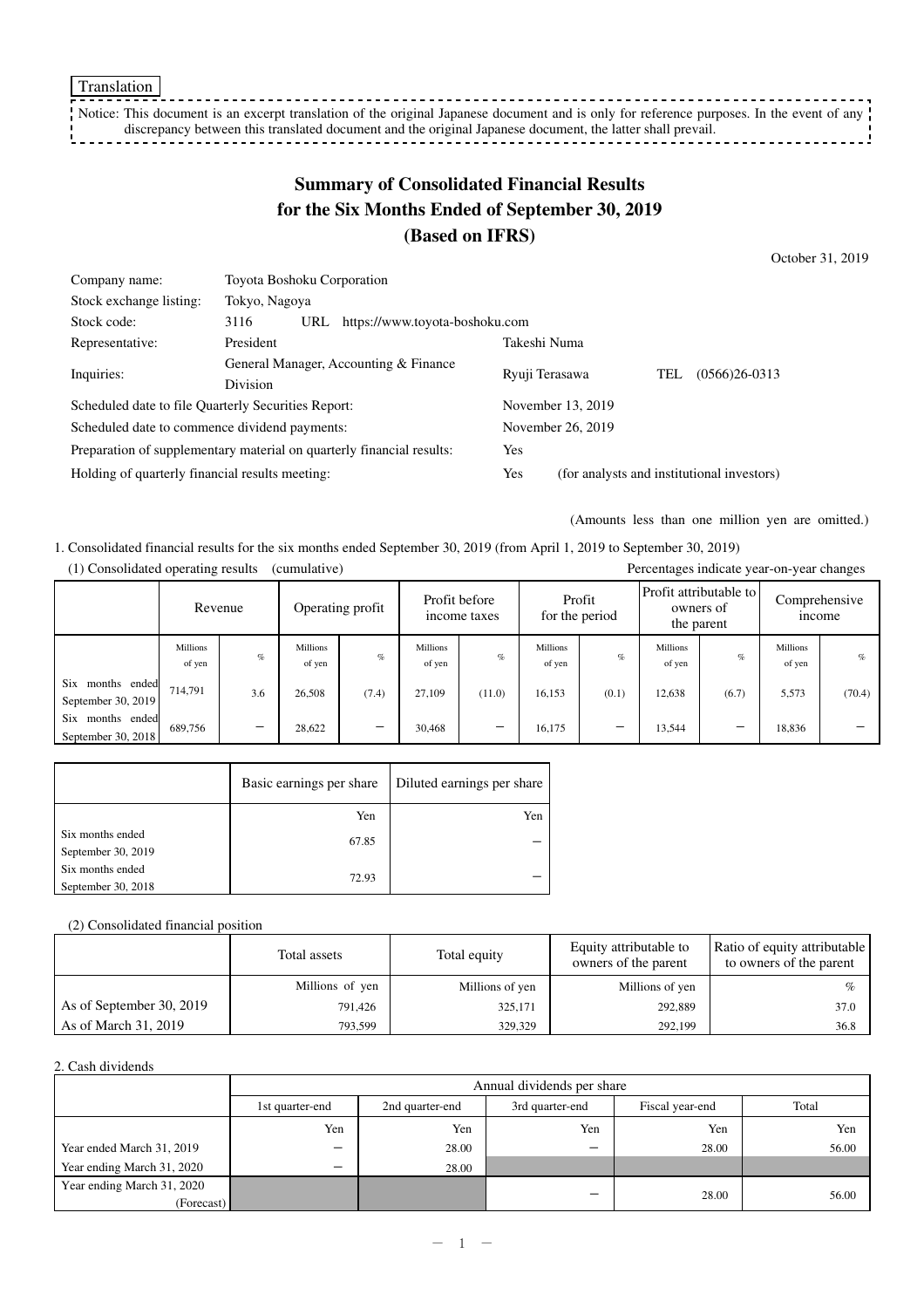3. Forecast of consolidated financial results for the year ending March 31, 2020 (from April 1, 2019 to March 31, 2020)

|           |                             |       |                               |        |                                                |        |                             |       | Percentages indicate year-on-year changes |
|-----------|-----------------------------|-------|-------------------------------|--------|------------------------------------------------|--------|-----------------------------|-------|-------------------------------------------|
|           | Operating profit<br>Revenue |       | Profit before<br>income taxes |        | Profit attributable to<br>owners of the parent |        | Basic earnings<br>per share |       |                                           |
|           | Millions of<br>yen          | $\%$  | Millions of<br>yen            | $\%$   | Millions of<br>yen                             | $\%$   | Millions of<br>yen          | $\%$  | Yen                                       |
| Full year | 1.390.000                   | (1.9) | 50,000                        | (18.4) | 51,000                                         | (17.1) | 25,000                      | (9.0) | 134.02                                    |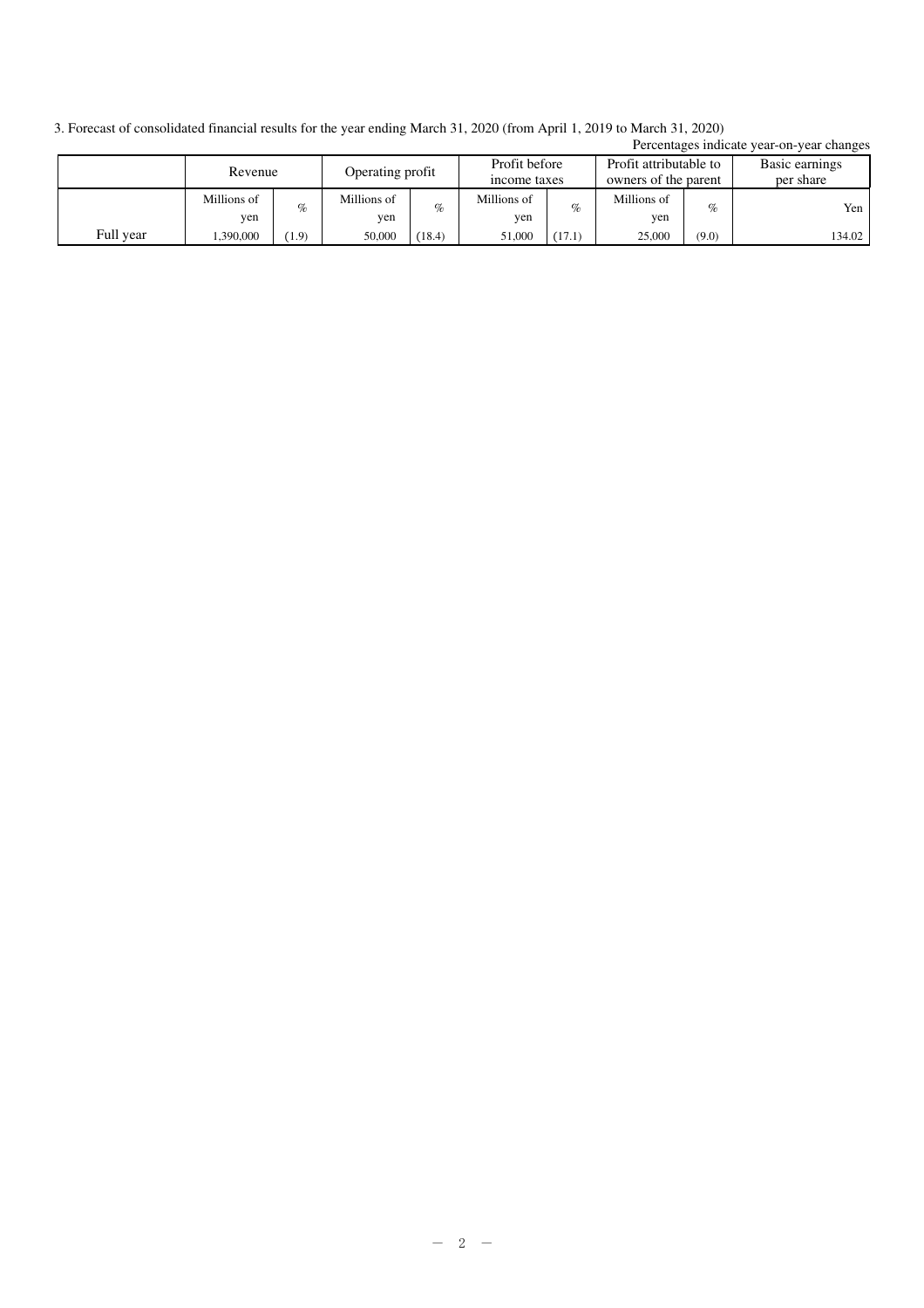4. Notes

| (1) Changes in significant subsidiaries during the six months ended September 30, 2019 | No |
|----------------------------------------------------------------------------------------|----|
| (changes in specified subsidiaries resulting in the change in scope of consolidation): |    |

| (2) Changes in accounting policies, changes in accounting estimates, and restatement of prior period financial statements |     |  |  |  |  |
|---------------------------------------------------------------------------------------------------------------------------|-----|--|--|--|--|
| Changes in accounting policies required by IFRS:                                                                          | Yes |  |  |  |  |
| Changes in accounting policies due to other reasons:                                                                      | No. |  |  |  |  |
| Changes in accounting estimates:                                                                                          | No. |  |  |  |  |

(3) Number of issued shares (common shares)

| Total number of issued shares at the end of the period (including treasury shares) |                                                                                               |                    |                                         |  |                    |  |
|------------------------------------------------------------------------------------|-----------------------------------------------------------------------------------------------|--------------------|-----------------------------------------|--|--------------------|--|
| As of September 30, 2019                                                           |                                                                                               |                    | 187,665,738 shares As of March 31, 2019 |  | 187,665,738 shares |  |
| Number of treasury shares at the end of the period                                 |                                                                                               |                    |                                         |  |                    |  |
| As of September 30, 2019                                                           |                                                                                               |                    | 845,663 shares As of March 31, 2019     |  | 1,958,513 shares   |  |
|                                                                                    | Average number of shares during the period (cumulative from the beginning of the fiscal year) |                    |                                         |  |                    |  |
| Six months ended<br>September 30, 2019                                             |                                                                                               | 186,266,725 shares | Six months ended<br>September 30, 2018  |  | 185,707,317 shares |  |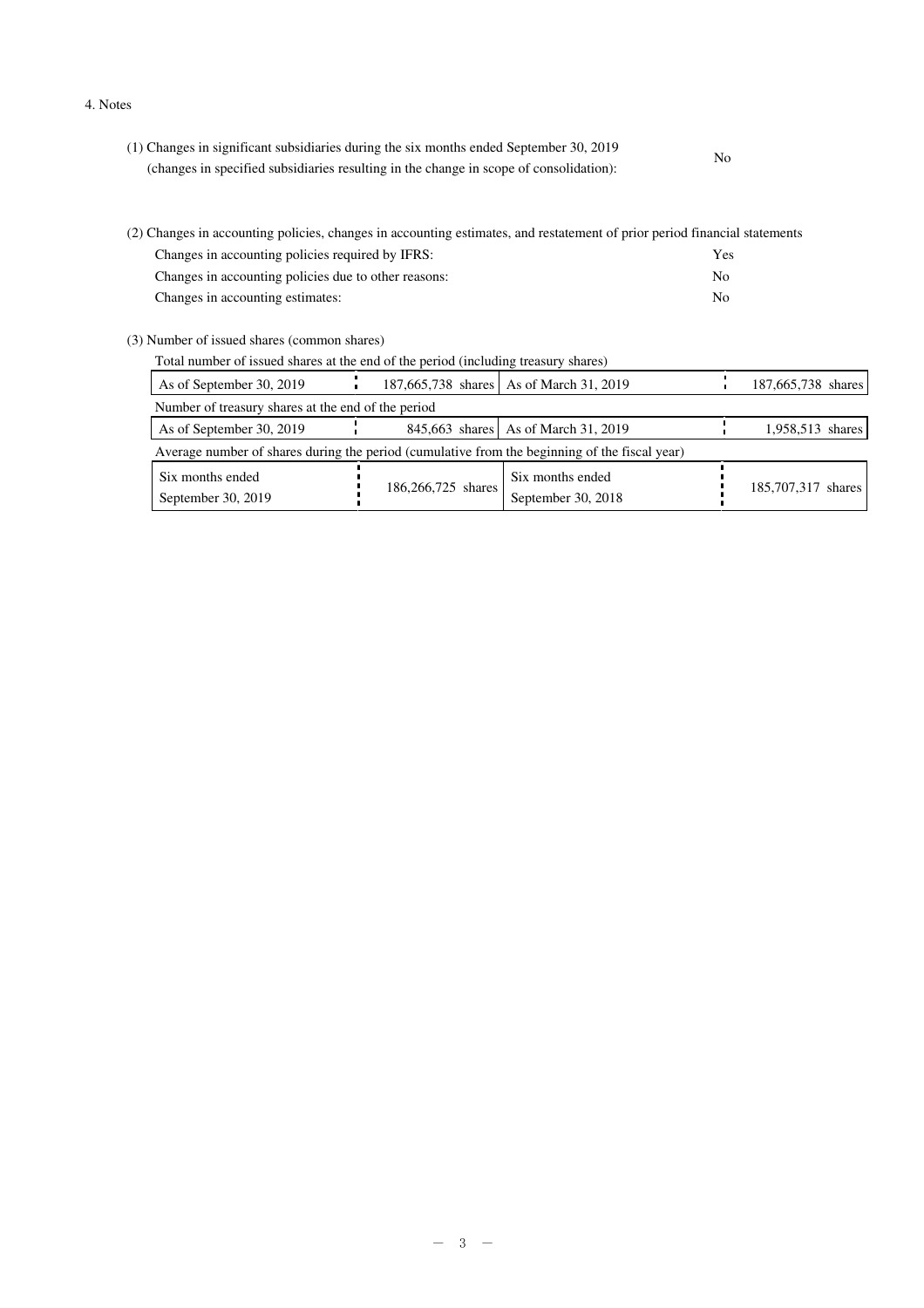## **Consolidated financial statements Consolidated Statement of Financial Position**

As of March 31, 2019 As of September 30, 2019 Assets Current assets Cash and cash equivalents 158,192 166,074 Trade and other receivables 241,562 230,217 Inventories  $65,282$   $66,226$ Other financial assets 9,613 Income taxes receivable 5,304 Other current assets 8,172 Total current assets 493,621 485,608 Non-current assets Property, plant and equipment 233,978 243,230 Goodwill **4,876** 4,869 Intangible assets 10,146 Investments accounted for using equity method 11,891 11,891 11,886 Other financial assets 20,587 20,243 Deferred tax assets 14,144 13,784 Other non-current assets 1,654 Total non-current assets 299,978 305,817 Total assets 793,599 791,426

(Millions of yen)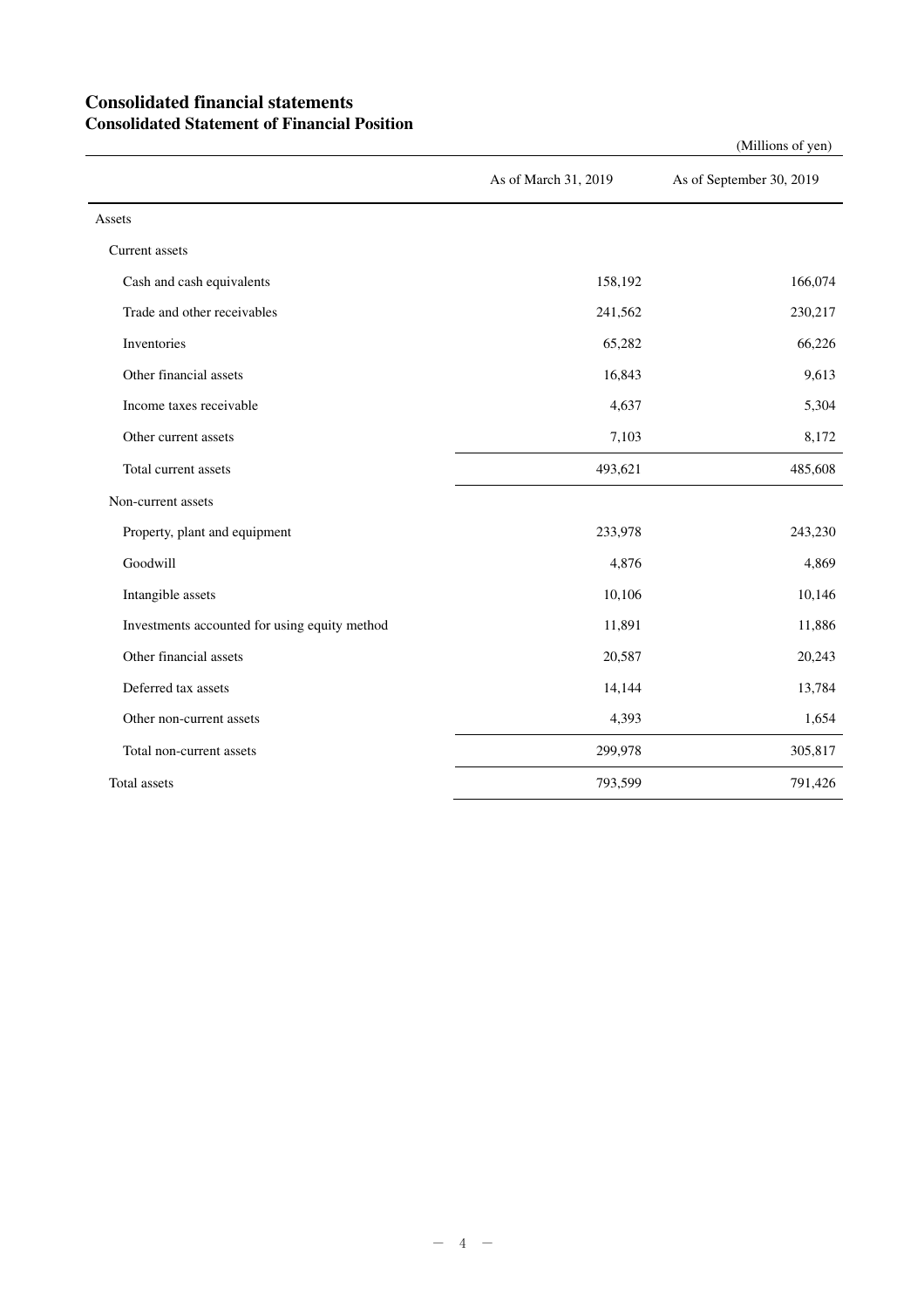|                                                   |                      | (Millions of yen)        |
|---------------------------------------------------|----------------------|--------------------------|
|                                                   | As of March 31, 2019 | As of September 30, 2019 |
| Liabilities and equity                            |                      |                          |
| Liabilities                                       |                      |                          |
| <b>Current liabilities</b>                        |                      |                          |
| Trade and other payables                          | 207,166              | 191,360                  |
| Bonds and borrowings                              | 22,923               | 29,152                   |
| Other financial liabilities                       | 2,316                | 4,417                    |
| Income taxes payable                              | 6,241                | 7,037                    |
| Provisions                                        | 2,793                | 2,465                    |
| Other current liabilities                         | 67,195               | 70,501                   |
| Total current liabilities                         | 308,637              | 304,935                  |
| Non-current liabilities                           |                      |                          |
| Bonds and borrowings                              | 91,838               | 90,237                   |
| Other financial liabilities                       | 1,254                | 7,512                    |
| Retirement benefit liability                      | 57,676               | 58,664                   |
| Provisions                                        | 255                  | 257                      |
| Deferred tax liabilities                          | 2,699                | 2,855                    |
| Other non-current liabilities                     | 1,909                | 1,792                    |
| Total non-current liabilities                     | 155,632              | 161,319                  |
| Total liabilities                                 | 464,269              | 466,254                  |
| Equity                                            |                      |                          |
| Share capital                                     | 8,400                | 8,400                    |
| Capital surplus                                   | 7,570                | 7,726                    |
| Retained earnings                                 | 275,160              | 282,692                  |
| Treasury shares                                   | (3,875)              | (1,674)                  |
| Other components of equity                        | 4,943                | (4,255)                  |
| Total equity attributable to owners of the parent | 292,199              | 292,889                  |
| Non-controlling interests                         | 37,130               | 32,281                   |
| Total equity                                      | 329,329              | 325,171                  |
| Total liabilities and equity                      | 793,599              | 791,426                  |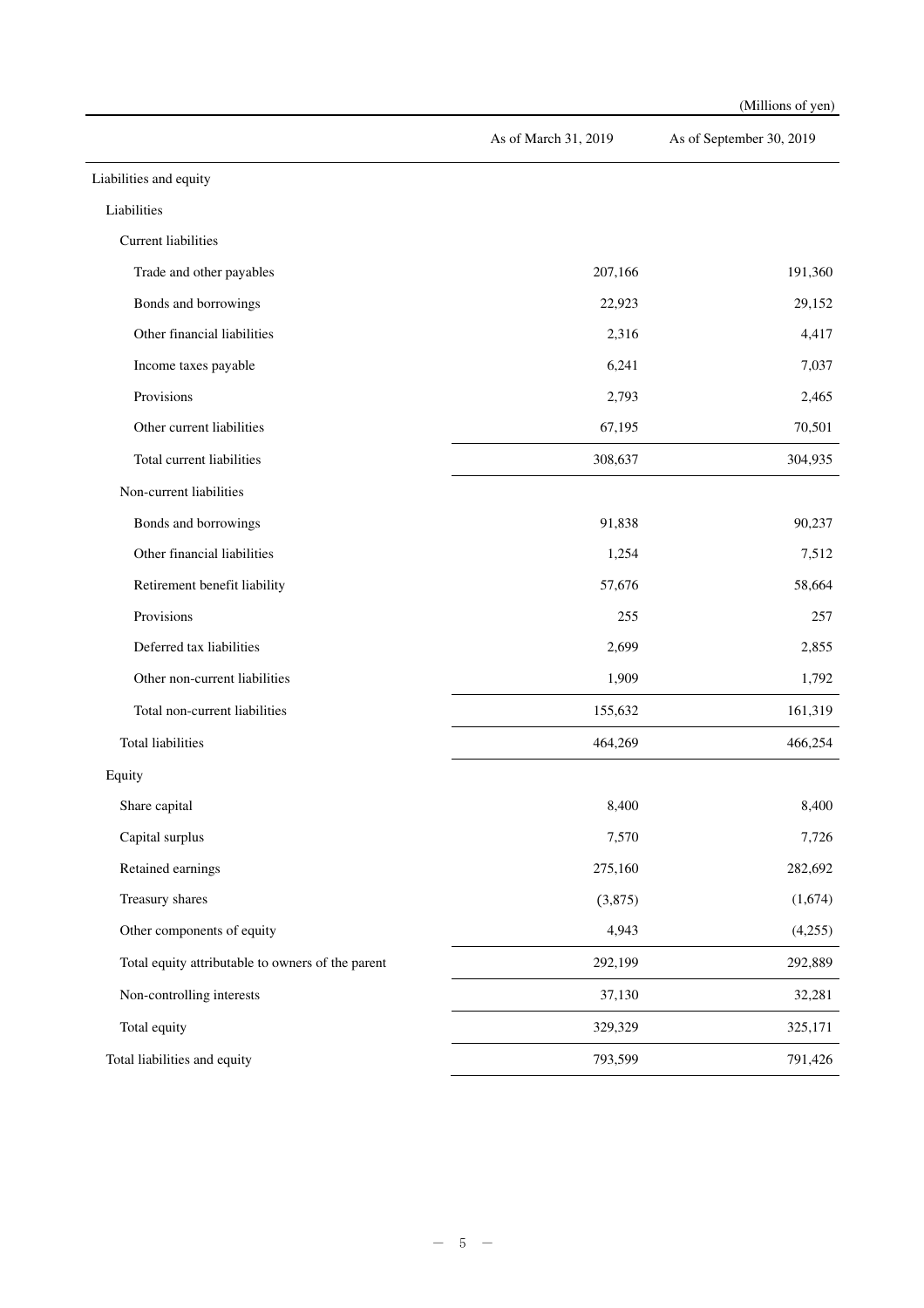## **Consolidated statement of income and consolidated statement of comprehensive income Consolidated Statement of Profit or Loss**

|                                                                     |                                        | (Millions of yen)                      |
|---------------------------------------------------------------------|----------------------------------------|----------------------------------------|
|                                                                     | Six months ended<br>September 30, 2018 | Six months ended<br>September 30, 2019 |
| Revenue                                                             | 689,756                                | 714,791                                |
| Cost of sales                                                       | 620,646                                | 643,734                                |
| Gross profit                                                        | 69,110                                 | 71,056                                 |
| Selling, general and administrative expenses                        | 39,544                                 | 41,746                                 |
| Other income                                                        | 1,916                                  | 2,481                                  |
| Other expenses                                                      | 2,859                                  | 5,283                                  |
| Operating profit                                                    | 28,622                                 | 26,508                                 |
| Finance income                                                      | 1,931                                  | 1,085                                  |
| Finance expenses                                                    | 648                                    | 1,401                                  |
| Share of profit of investments accounted for using equity<br>method | 564                                    | 916                                    |
| Profit before income taxes                                          | 30,468                                 | 27,109                                 |
| Income tax expense                                                  | 14,292                                 | 10,956                                 |
| Profit for the period                                               | 16,175                                 | 16,153                                 |
| Profit attributable to                                              |                                        |                                        |
| Owners of the parent                                                | 13,544                                 | 12,638                                 |
| Non-controlling interests                                           | 2,631                                  | 3,514                                  |
| Profit attributable to owners of the parent per share               |                                        |                                        |
| Rasic earnings ner share (Yen)                                      | 72.93                                  | 67.85                                  |

| Dasic earnings per share (Ten)   | 12.93 | 07.OJ |
|----------------------------------|-------|-------|
| Diluted earnings per share (Yen) |       |       |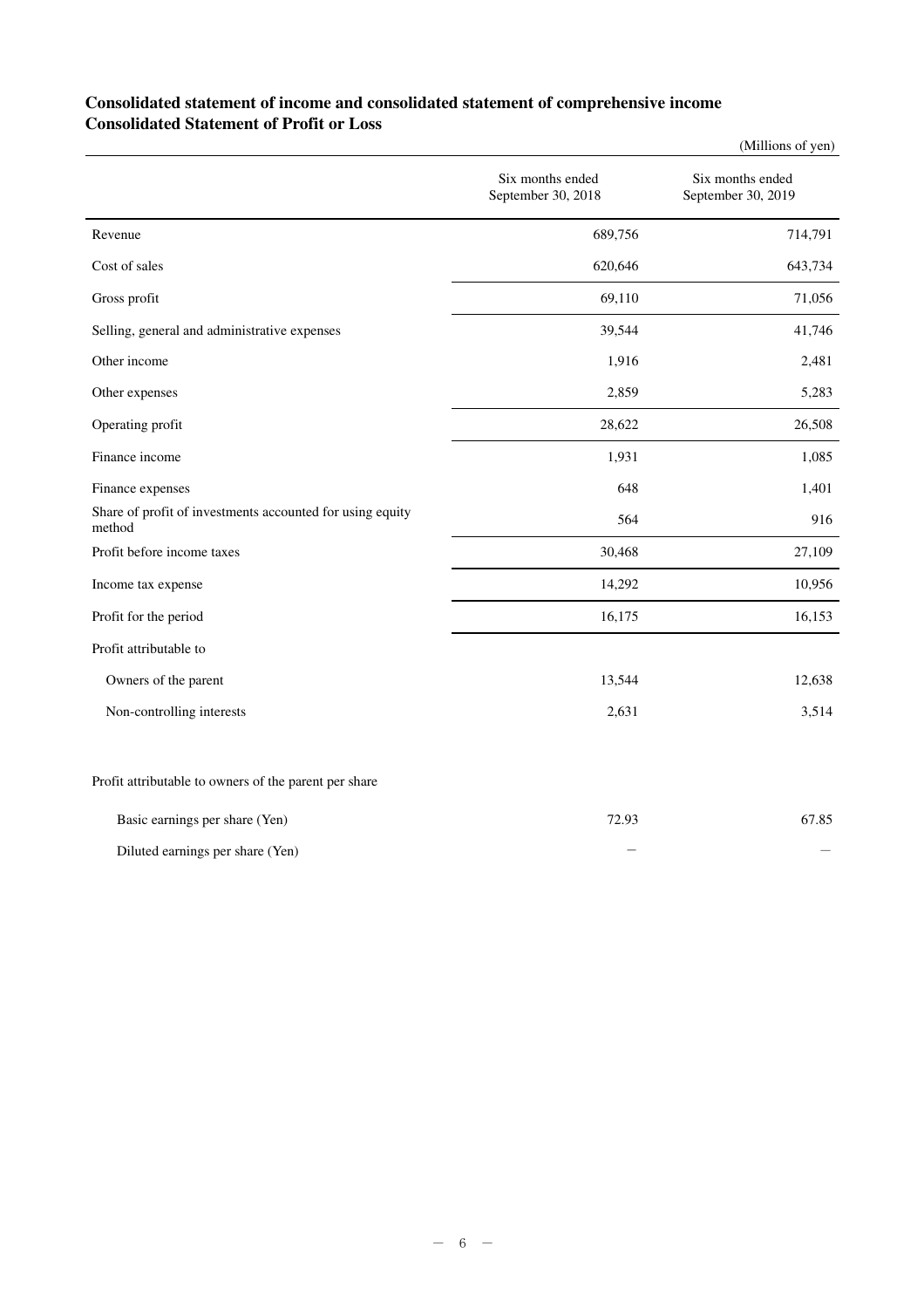# **Consolidated Statement of Comprehensive Income**

|                                                                                                             |                                        | (Millions of yen)                      |
|-------------------------------------------------------------------------------------------------------------|----------------------------------------|----------------------------------------|
|                                                                                                             | Six months ended<br>September 30, 2018 | Six months ended<br>September 30, 2019 |
| Profit for the period                                                                                       | 16,175                                 | 16,153                                 |
| Other comprehensive income                                                                                  |                                        |                                        |
| Items that will not be reclassified to profit or loss                                                       |                                        |                                        |
| Remeasurements of defined benefit plans                                                                     | 40                                     | (13)                                   |
| Net change in fair value of equity instruments measured<br>at fair value through other comprehensive income | 863                                    | (154)                                  |
| Share of other comprehensive income of investments<br>accounted for using equity method                     |                                        | 113                                    |
| Items that may be reclassified to profit or loss                                                            |                                        |                                        |
| Exchange differences on translation of foreign operations                                                   | 1,844                                  | (10, 317)                              |
| Net change in fair value of debt instruments measured at<br>fair value through other comprehensive income   | (1)                                    | (0)                                    |
| Share of other comprehensive income of investments<br>accounted for using equity method                     | (86)                                   | (207)                                  |
| Total other comprehensive income                                                                            | 2,660                                  | (10, 579)                              |
| Comprehensive income                                                                                        | 18,836                                 | 5,573                                  |
| Comprehensive income attributable to                                                                        |                                        |                                        |
| Owners of the parent                                                                                        | 16,290                                 | 3,532                                  |

| Non-controlling interests | 2.545 | 2.041 |
|---------------------------|-------|-------|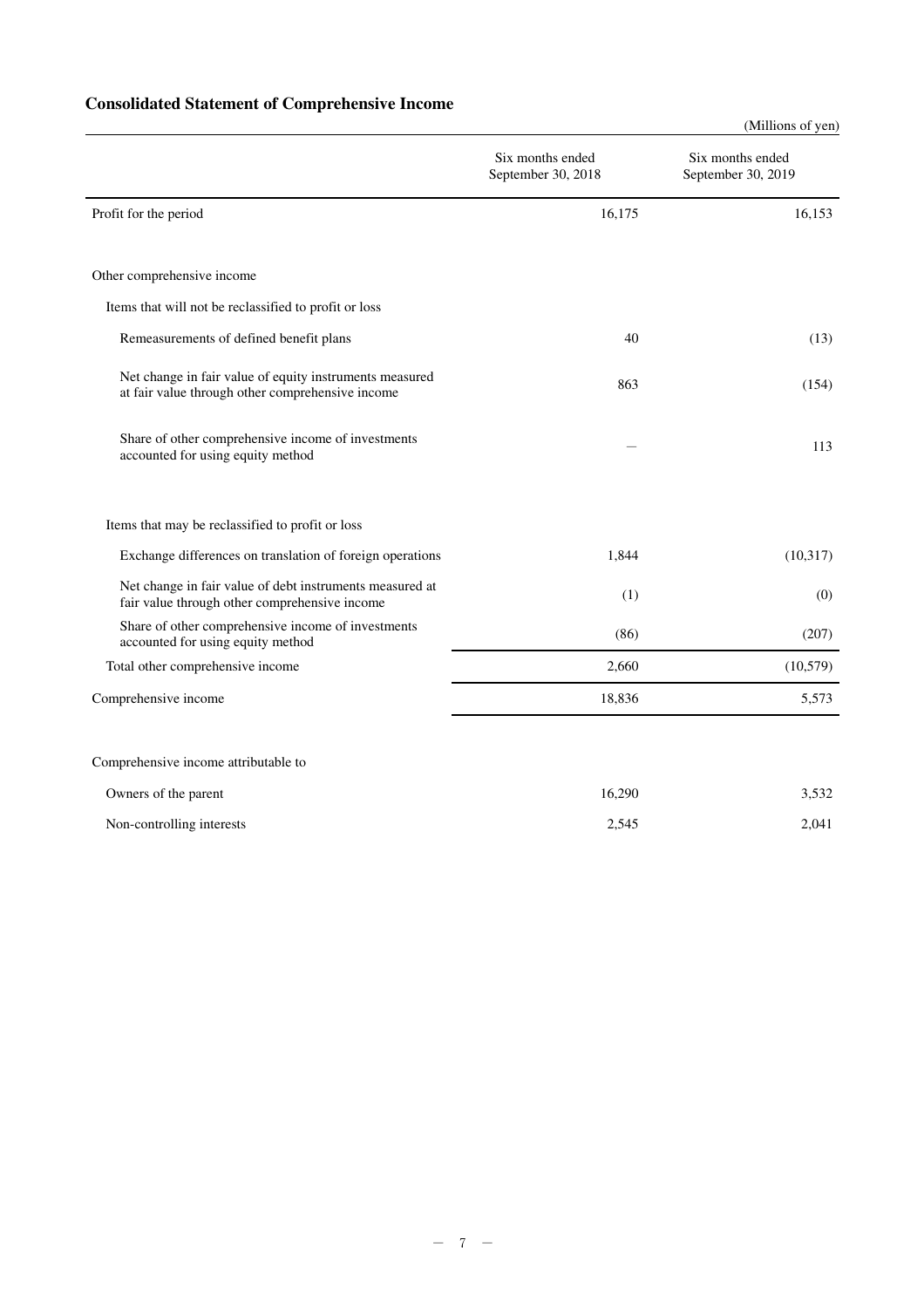### **Consolidated Statement of Changes in Equity**

Six months ended September 30, 2018

|                                                  |                                         |                 |                      |         | (Millions of yen)                                             |  |  |
|--------------------------------------------------|-----------------------------------------|-----------------|----------------------|---------|---------------------------------------------------------------|--|--|
|                                                  | Equity attributable to owners of parent |                 |                      |         |                                                               |  |  |
|                                                  |                                         |                 |                      |         | Other components<br>of equity                                 |  |  |
|                                                  | Share capital                           | Capital surplus | Retained<br>earnings |         | Treasury shares Remeasurements<br>of defined benefit<br>plans |  |  |
| Balance at April 1, 2018                         | 8,400                                   | 8,441           | 261,187              | (3,874) |                                                               |  |  |
| Profit for the period                            |                                         |                 | 13,544               |         |                                                               |  |  |
| Other comprehensive income                       |                                         |                 |                      |         | 26                                                            |  |  |
| Comprehensive income                             |                                         |                 | 13,544               |         | 26                                                            |  |  |
| Purchase of treasury shares                      |                                         |                 |                      | (0)     |                                                               |  |  |
| Disposal of treasury shares                      |                                         |                 |                      |         |                                                               |  |  |
| Dividends                                        |                                         |                 | (5,385)              |         |                                                               |  |  |
| Changes in ownership interest<br>in subsidiaries |                                         |                 |                      |         |                                                               |  |  |
| Transfer to retained earnings                    |                                         |                 | 26                   |         | (26)                                                          |  |  |
| Other                                            |                                         |                 |                      |         |                                                               |  |  |
| Total transactions with owners                   |                                         |                 | (5,359)              | (0)     | (26)                                                          |  |  |
| Balance at September 30, 2018                    | 8,400                                   | 8,441           | 269,372              | (3,875) |                                                               |  |  |

|                                                  |                                                                                                              | Equity attributable to owners of parent                                                                                                         |                                                                       |         |                              |           |
|--------------------------------------------------|--------------------------------------------------------------------------------------------------------------|-------------------------------------------------------------------------------------------------------------------------------------------------|-----------------------------------------------------------------------|---------|------------------------------|-----------|
|                                                  |                                                                                                              | Other components of equity                                                                                                                      |                                                                       |         |                              |           |
|                                                  | Net change in<br>fair value of<br>equity<br>instruments<br>value through<br>other<br>comprehensive<br>income | Net change in<br>fair value of<br>debt<br>instruments<br>measured at fair measured at fair<br>value through<br>other<br>comprehensive<br>income | Exchange<br>differences on<br>translation of<br>foreign<br>operations | Total   | Non-controlling<br>interests | Total     |
| Balance at April 1, 2018                         | 6,805                                                                                                        | (87)                                                                                                                                            | (1,165)                                                               | 279,707 | 46,314                       | 326,022   |
| Profit for the period                            |                                                                                                              |                                                                                                                                                 |                                                                       | 13,544  | 2,631                        | 16,175    |
| Other comprehensive income                       | 863                                                                                                          | (1)                                                                                                                                             | 1,858                                                                 | 2,746   | (85)                         | 2,660     |
| Comprehensive income                             | 863                                                                                                          | (1)                                                                                                                                             | 1,858                                                                 | 16,290  | 2,545                        | 18,836    |
| Purchase of treasury shares                      |                                                                                                              |                                                                                                                                                 |                                                                       | (0)     |                              | (0)       |
| Disposal of treasury shares                      |                                                                                                              |                                                                                                                                                 |                                                                       |         |                              |           |
| Dividends                                        |                                                                                                              |                                                                                                                                                 |                                                                       | (5,385) | (7,086)                      | (12, 471) |
| Changes in ownership interest<br>in subsidiaries |                                                                                                              |                                                                                                                                                 |                                                                       |         | 427                          | 427       |
| Transfer to retained earnings                    |                                                                                                              |                                                                                                                                                 |                                                                       |         |                              |           |
| Other                                            |                                                                                                              |                                                                                                                                                 |                                                                       |         |                              |           |
| Total transactions with owners                   |                                                                                                              |                                                                                                                                                 |                                                                       | (5,385) | (6,658)                      | (12,044)  |
| Balance at September 30, 2018                    | 7,669                                                                                                        | (88)                                                                                                                                            | 693                                                                   | 290,612 | 42,201                       | 322,814   |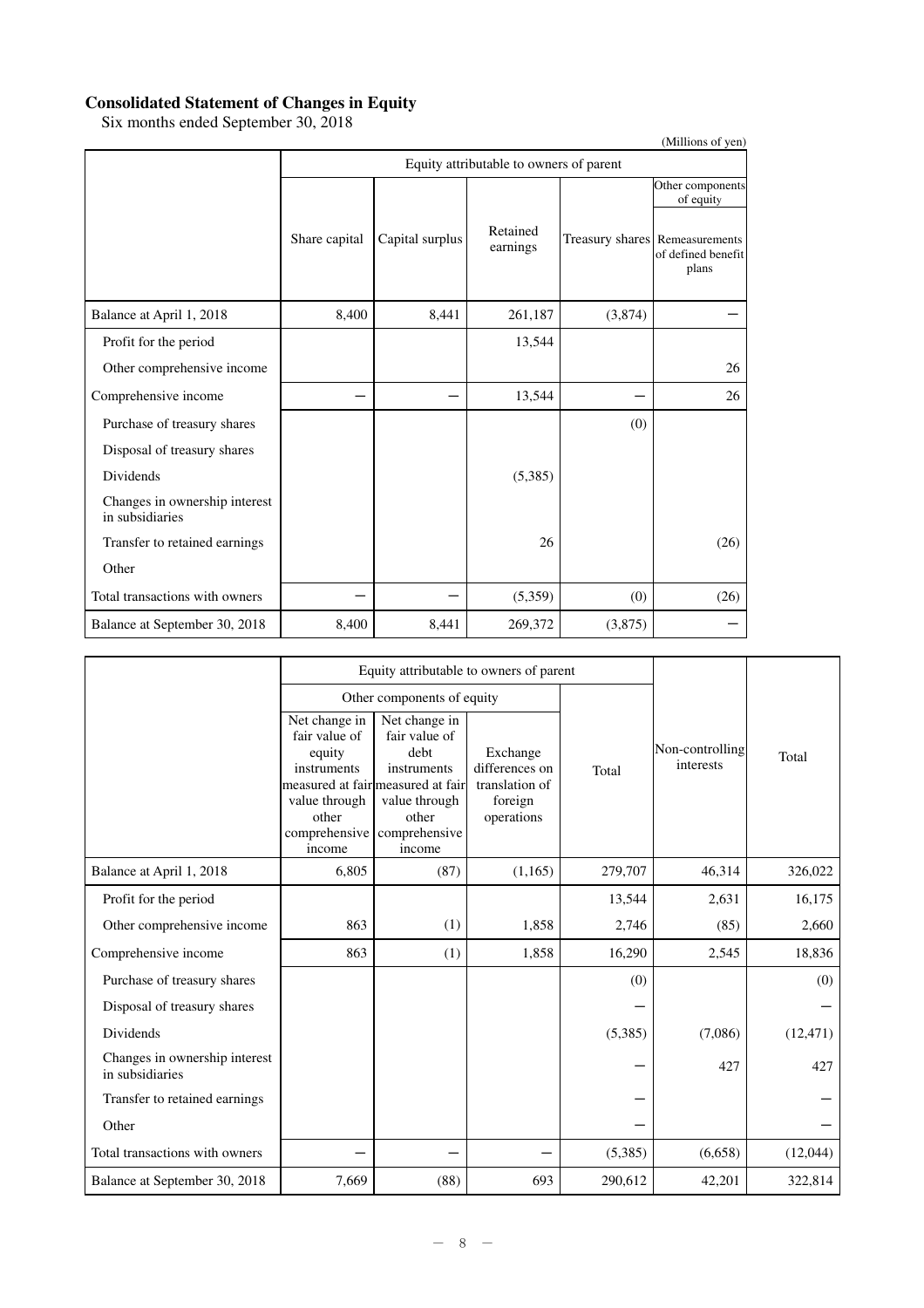# Six months ended September 30, 2019

| (Millions of yen)                                |               |                                         |                      |         |                                                               |  |  |  |  |
|--------------------------------------------------|---------------|-----------------------------------------|----------------------|---------|---------------------------------------------------------------|--|--|--|--|
|                                                  |               | Equity attributable to owners of parent |                      |         |                                                               |  |  |  |  |
|                                                  |               |                                         |                      |         | Other components<br>of equity                                 |  |  |  |  |
|                                                  | Share capital | Capital surplus                         | Retained<br>earnings |         | Treasury shares Remeasurements<br>of defined benefit<br>plans |  |  |  |  |
| Balance at April 1, 2019                         | 8,400         | 7,570                                   | 275,160              | (3,875) |                                                               |  |  |  |  |
| Profit for the period                            |               |                                         | 12,638               |         |                                                               |  |  |  |  |
| Other comprehensive income                       |               |                                         |                      |         | (4)                                                           |  |  |  |  |
| Comprehensive income                             |               |                                         | 12,638               |         | (4)                                                           |  |  |  |  |
| Purchase of treasury shares                      |               |                                         |                      | (0)     |                                                               |  |  |  |  |
| Disposal of treasury shares                      |               |                                         |                      | 2,201   |                                                               |  |  |  |  |
| Dividends                                        |               |                                         | (5,199)              |         |                                                               |  |  |  |  |
| Changes in ownership interest<br>in subsidiaries |               | 156                                     |                      |         |                                                               |  |  |  |  |
| Transfer to retained earnings                    |               |                                         | 93                   |         | 4                                                             |  |  |  |  |
| Other                                            |               |                                         |                      |         |                                                               |  |  |  |  |
| Total transactions with owners                   |               | 156                                     | (5,106)              | 2,201   | $\overline{4}$                                                |  |  |  |  |
| Balance at September 30, 2019                    | 8,400         | 7,726                                   | 282,692              | (1,674) |                                                               |  |  |  |  |

|                                                  |                                                                                                              | Equity attributable to owners of parent                                                                                                         |                                                                       |         |                              |           |
|--------------------------------------------------|--------------------------------------------------------------------------------------------------------------|-------------------------------------------------------------------------------------------------------------------------------------------------|-----------------------------------------------------------------------|---------|------------------------------|-----------|
|                                                  |                                                                                                              | Other components of equity                                                                                                                      |                                                                       |         |                              |           |
|                                                  | Net change in<br>fair value of<br>equity<br>instruments<br>value through<br>other<br>comprehensive<br>income | Net change in<br>fair value of<br>debt<br>instruments<br>measured at fair measured at fair<br>value through<br>other<br>comprehensive<br>income | Exchange<br>differences on<br>translation of<br>foreign<br>operations | Total   | Non-controlling<br>interests | Total     |
| Balance at April 1, 2019                         | 6,036                                                                                                        | (98)                                                                                                                                            | (994)                                                                 | 292,199 | 37,130                       | 329,329   |
| Profit for the period                            |                                                                                                              |                                                                                                                                                 |                                                                       | 12,638  | 3,514                        | 16,153    |
| Other comprehensive income                       | (41)                                                                                                         | (0)                                                                                                                                             | (9,059)                                                               | (9,106) | (1, 473)                     | (10, 579) |
| Comprehensive income                             | (41)                                                                                                         | (0)                                                                                                                                             | (9,059)                                                               | 3,532   | 2,041                        | 5,573     |
| Purchase of treasury shares                      |                                                                                                              |                                                                                                                                                 |                                                                       | (0)     |                              | (0)       |
| Disposal of treasury shares                      |                                                                                                              |                                                                                                                                                 |                                                                       | 2,201   |                              | 2,201     |
| Dividends                                        |                                                                                                              |                                                                                                                                                 |                                                                       | (5,199) | (4,519)                      | (9,719)   |
| Changes in ownership interest<br>in subsidiaries |                                                                                                              |                                                                                                                                                 |                                                                       | 156     | (2,370)                      | (2,214)   |
| Transfer to retained earnings                    | (97)                                                                                                         |                                                                                                                                                 |                                                                       |         |                              |           |
| Other                                            |                                                                                                              |                                                                                                                                                 |                                                                       |         |                              |           |
| Total transactions with owners                   | (97)                                                                                                         |                                                                                                                                                 |                                                                       | (2,842) | (6,890)                      | (9, 732)  |
| Balance at September 30, 2019                    | 5,897                                                                                                        | (98)                                                                                                                                            | (10,054)                                                              | 292,889 | 32,281                       | 325,171   |